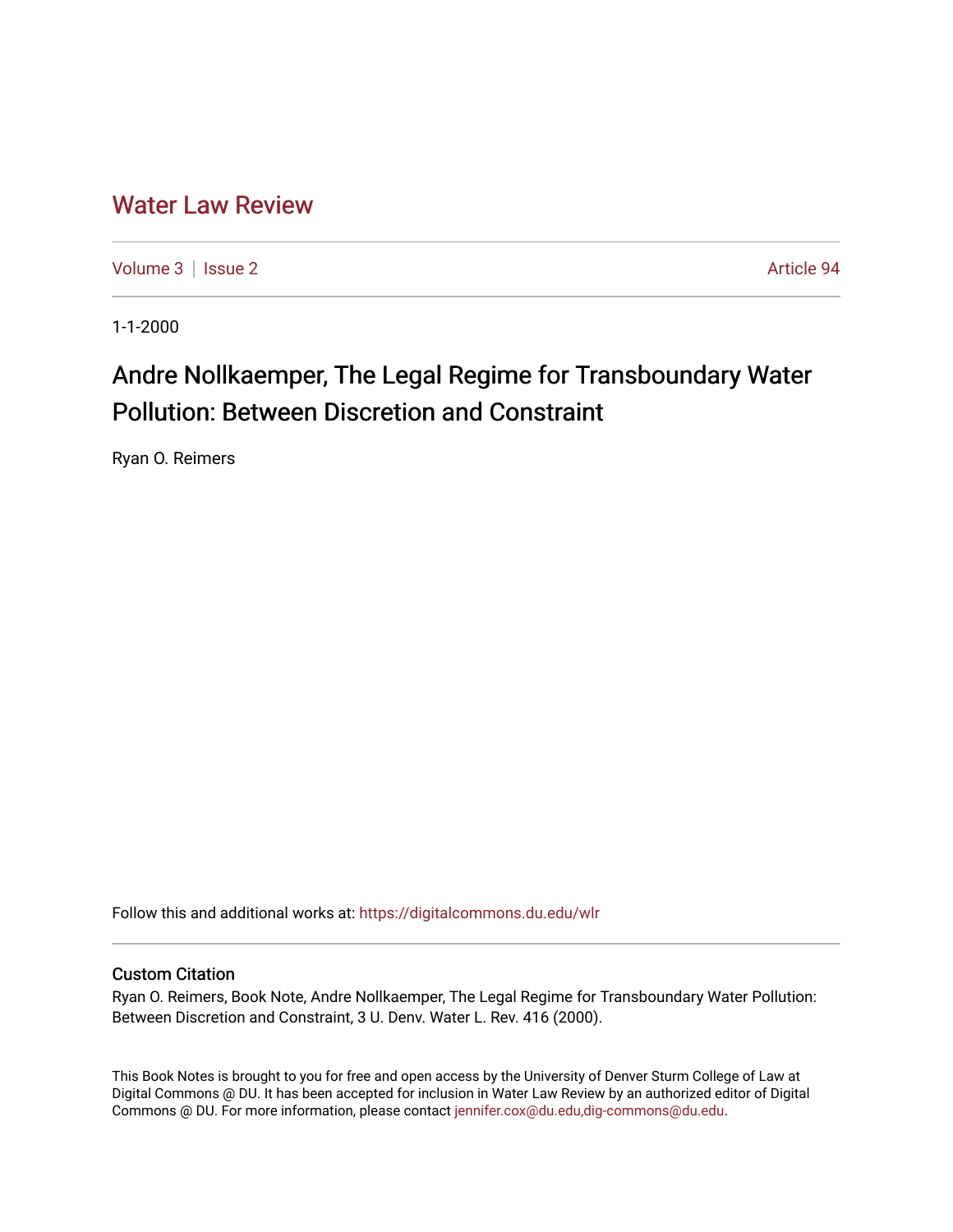## **ANDRE NOLLKAEMPER, THE LEGAL REGIME FOR TRANSBOUNDARY WATER POLLUTION: BETWEEN DISCRETION AND CONSTRAINT,** Kluwer Academic Publishers, Norwell, Massachusetts (1993); 327pp; \$134.50; ISBN 0-7923-2476-5; hardcover.

*The Legal Regime for Transboundary Water Pollution* analyzes the international legal regime for transboundary water pollution, examining the balance between the discretion of states to undertake economically attractive activities and the need for constraint to protect the environment. This book uses as a case study the regime for transboundary water pollution as it applies to the Netherlands and how international environmental law have sought to replace discretion with restraint and what limitations have been encountered with that endeavor.

Chapter One introduces the problem of transboundary water pollution and key variables of the international regime. First, the author reviews previous studies of transboundary water pollution and then presents research questions, methods of approach, and the scheme of the study. The three objectives of the study are: (1) to analyze the theoretical assumptions underlying the predominant regulatory approaches used to limit the discretion of the states; (2) analyze the application of these approaches to the Netherlands; and (3) examine the limitations encountered in their application.

Chapter Two provides an overview of the principles and policies that apply to the regime. Specifically, the chapter focuses on the sources of those policies and an assessment as they apply to the different principles. Chapter Three expands on Chapter Two, discussing the specific obligations imposed by the international regime. This chapter begins with a discussion of water quality standards and their transboundary application, followed by discussions of emissions standards, percentage reductions, and best available technology. The author then assesses how these different standards impact the discretion of the states.

Chapter Four outlines the procedural obligations states must follow to prevent transboundary water pollution. The author describes what triggers the obligation to cooperate with the regime and the consequences for noncooperation. Next, this chapter analyzes the specific obligations to notify and consult when a state contemplates the initiation of a new use of an international watercourse that may harm another state. This chapter concludes by analyzing the obligation to conduct environmental impact assessments for evaluating the likely impact of a proposed activity on the environment.

Chapter Five discusses the legally binding rules of the regime, as evidenced by treaties and EEC directives contrasted with accepted nonlegally binding rules. This chapter addresses the distinction between legal and non-legal rules, the criteria by which these categories are distinguished, and types of legal and non-legal rules subject to analyses. Finally, Chapter Five describes the advantage of legally binding rules, and how non-legal rules can be changed to legal rules.

Chapter Six begins with an explanation of procedures applied in